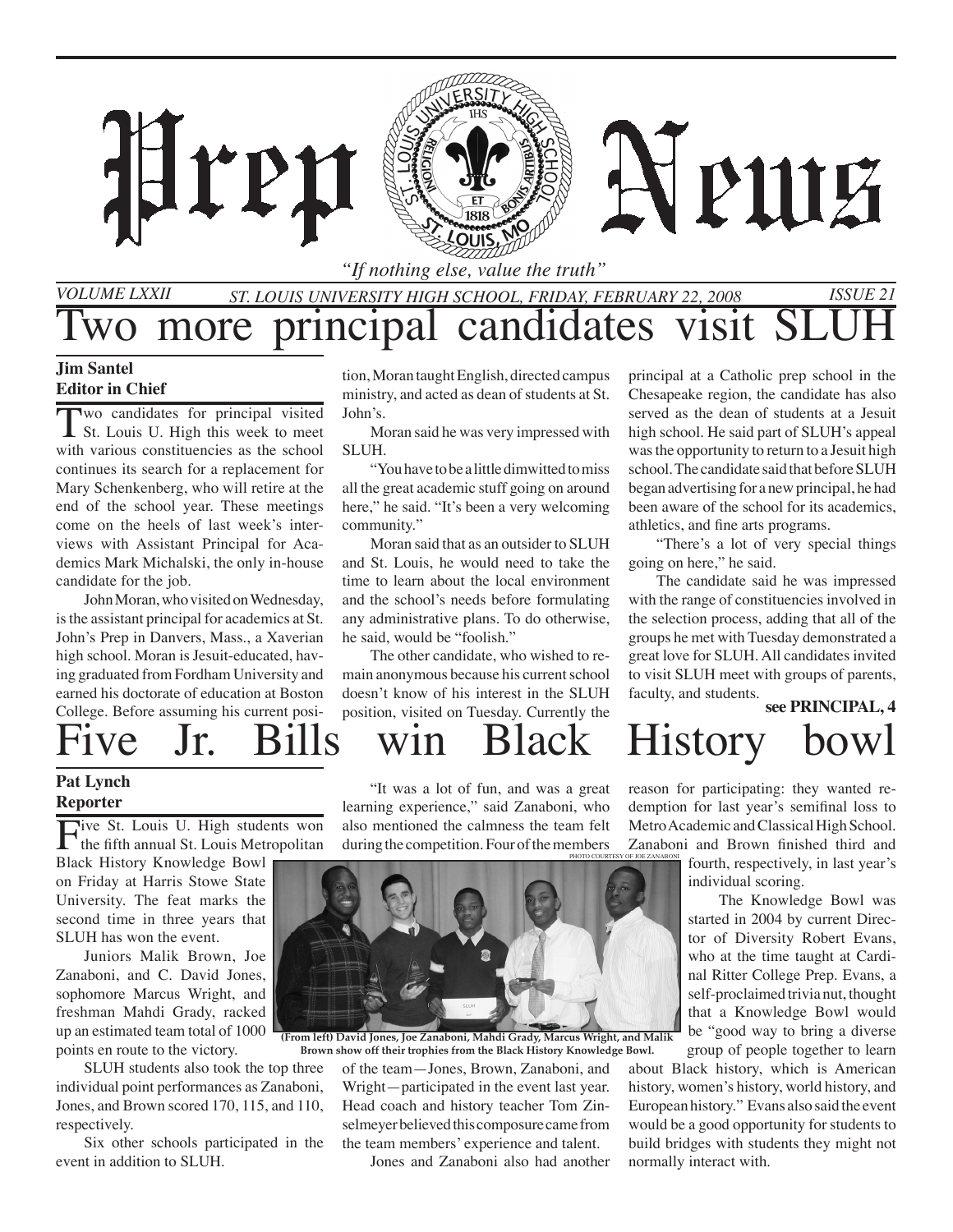# **Opinion** February 22, 2008 Watch your words EDITORIAL

We've all been there: sitting in homeroom, someone starts talking about the weekend. A name comes up, and someone says, "That guy is such a fag." Or we've been in the theater, watching the Christmas Fine Arts show, and some guy is snickering at his classmates, who have put so much time and effort into this performance. We've all seen that guy mouth, "That's so gay" to his buddy. And we have all done nothing about it.

It is truly difficult to stand up in situations like these. It doesn't seem worth the trouble, the ridicule, or the derision standing up will earn you. It may not even seem like a big deal. Call someone out on his language, and there's a good chance he will say, "What's the big deal? It's only a word." He'll tell you you're being politically correct, and being politically correct, as we all know, is not cool.

Last week's anonymous letter to the editors gave every member of the SLUH community a reason to care about seemingly trifling

language, however. The author described a quiet struggle with his sexual identity. All he needed, he wrote, was a little love and support, but he didn't find any in phrases like "Quit being such a fag."

Most SLUH students don't have any harmful intentions in using such phrases, but their speech does have consequences. If SLUH is truly a brotherhood, a community grounded in Christian compassion and Ignatian justice, then students ought to want to look out for each other. There is at least one SLUH student struggling with his sexual identity, and that is reason enough to watch our own language and to police the language of others. It doesn't have to be a big ordeal. Just quietly ask your buddy to use a different word. We all owe it to our brothers to adopt an attitude of compassion and support, so that we can continue to make SLUH a place we're all proud to call home.

# LETTER TO THE EDITORS Gilmore responds to anonymous letter

To the editor:

I would like to respond to the person who wrote last week's anonymous letter.

Thank you for your honesty in reminding us that pain exists in this place that so many call home. What you did took no small measure of courage. In many ways, there's no way I could ever fully understand what you are going through. Despite that, your letter broke my heart. Reading what came from your heart, an indication that one of our own is dealing with such a powerful and potentially debilitating set of feelings and questions, made this topic real to me in a way I didn't feel comfortable brushing aside.

I won't pretend our experiences are the same, but let me share a bit about my own feelings about being different from the norm at SLUH, an outsider in a place that I, too, call home. I've dealt with a stutter my entire life. Though I've now accepted it as a part of who I am, there are still moments when I plunge into the dark depths of shame and frustration that hounded me throughout my childhood. Why can't I just blend in? Why must I be different? After a particularly bad stumble as a lector at morning Mass a month ago, I went back to my seat in the chapel and wanted to disappear. I don't remember one thing from the Gospel that followed. I fought back tears. I wanted to go home. Back to bed and hit the reset button on the day. Teachers aren't supposed to be like this, I told myself. These dark feelings are never more than a moment away.

I don't know if you saw *42nd* Street, but I wish you had, and I wish you could have had the same tremendous view I had. Not only was I sitting front and center for the most spectacular example of dance I've seen at SLUH, but I got to witness a little bit of the love and support which we all so desperately crave, whether we have the courage to admit our need for it or not.

After the final song, the whole company rushed back on stage to take their bows. As I gave my applause, I thought about what it's like to be on the receiving end of such a moment. My gaze then fell on one of the male lead's faces, where I saw a look that blended euphoria, triumph, and surely a bit of exhaustion. It was then that I realized that it is in these moments, moments in which ordinary people have worked to create something extraordinary, something beyond themselves, that love and acceptance is actualized. During the moment of their bow, amidst thunderous applause, every actor on that stage must have felt like royalty. And rightfully so.

I suppose my message to you is a message of hope. SLUH is a place that offers opportunities where, at least for a short while, achievements and community can conquer vulnerability and fear. I can't say what thoughts ran through that particular lead's mind when he was lying in bed that night, but for at least a moment, I know that life was good.

Unfortunately, not everyone will always show you the unconditional support you deserve. Along my own path, a minority of narrow-minded people have always mocked me. Their comments rarely feel particularly malicious in nature or intent, but despite that, and despite how much I have accepted and love myself, a small barb always shoots through my gut to a soft, timid, and dark spot. That's just how it goes. I suppose that's just what it's like to be imperfect. To be human.

So how do we hold our head high? How do we keep going day after day? I don't have a perfect answer for you, because the answers don't come easy. But I think you're on the right track: it's through love and support. My own self-acceptance rose from finding groups of people who didn't judge me. A liberating feeling that I didn't have to please everybody. I explored my passions. I listened to those who lifted me up and tried to tune out those who tore me down. I gave worship to a God that I've always been told made me in His image, the same God who made you, too, in His image.

**see GILMORE, 4** There are a number people at this school who will do whatever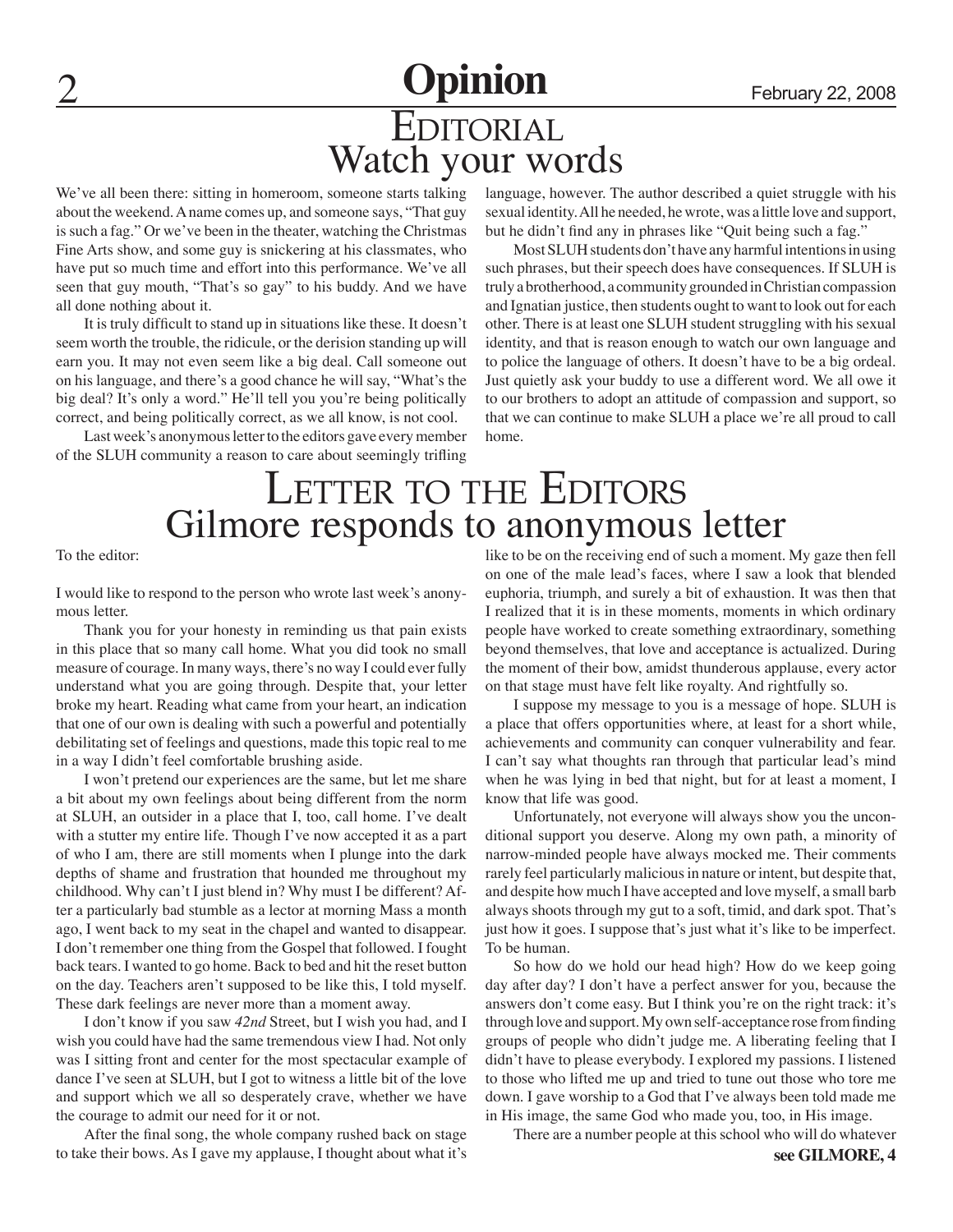# February 22, 2008 **Sports** 3

# 3 wrestlers compete at State RPIbills win at District

### **Sam Burton**

### **Reporter**

Last weekend at the Missouri High School wrestling state<br>tournament, the Jr. Bills did not see the kind of results they were hoping to receive. Of the three qualifiers, only Ben Ludwig won a match.

Senior captain James Barton was familiar with both of the wrestlers he faced. In the first round, Barton wrestled against Lindberg's James Bearden, who had won the previous meeting between the two at the Vianney tournament.

Barton wrestled well and held his ground for the first two periods, but in the third Bearden pinned him at a time of 4:57.

Barton's second opponent was Truman wrestler Jake Amaya, who eliminated Barton from the tournament last year. Amaya started the match like a firecracker, scoring a couple of quick takedowns. Fortunately for Barton, master of conditioning coach Jon Ott had prepared the team for situations like this. By the third period, Amaya looked like a detoothed alligator stuck in the mud, flinging his arms trying to escape Barton.

Amaya's lack of activity should have warranted a stalling call and a point for Barton, but Barton's efforts came up just a little short. Amaya won the match 10-6. "I wrestled as hard as I could," said Barton. "I gave all I could, but they were just better wrestlers."

Senior Captain Ken Homan faced a similar problem. Homan first wrestled Austin Hile of Jefferson City; Hile had eliminated

#### **see SINGLE(T), 4 see THREE DOWN, 4**

#### **Jared Fechter**

#### **Reporter**

The St. Louis U. High basketball team ended its regular sea-<br>son play this past week with a loss to DeSmet on Friday but began district playoffs on Wednesday with a win over Vianney, moving their record to 12-13 on the season.

Against DeSmet, SLUH really had no answer for DeSmet seven-footer John Brandenburg, who dropped 23 on the Jr. Bills.

The 50-40 loss marked the end of the regular season and SLUH finished fourth in the conference with a record of 3-5 in MCC play.

Wednesday's matchup against Vianney appeared to be an easy one. SLUH had beaten the Griffins twice already on the season and was already looking ahead to the district finals. But the Griffins had other plans.

Trailing 19-16 at the half, the Jr. Bills were not ready for their season to end. For the majority of the second half, the deficit fluctuated between 2 and 5 points.

Vianney had possession of the ball and a three-point lead with 40 seconds to go and SLUH had to foul their leading scorer, senior Jason Smith. With Smith at the line for two shots, all he had to do was convert one to make it a two-possession game. But Smith clanked both free throws and the SeeYa!Bills were given some hope. They knew they needed a three pointer, and with 18.7 seconds to go, that's exactly what they got.

# Corby's sudden death goal sends hockey to semifinals

## **Matt Beezley**

**Reporter**

Then Kevin Corby scored the gamewinning goal in overtime against the DeSmet Spartans on Monday night, a long-held breath was expelled from the lungs of the gathered SLUH fan base. Corby's goal vaulted the Jr. Bills into the semifinals for just the second time in the league's 37-year history.

The past weekend was another historic milestone for the U. High hockey club. After defeating the Oakville Tigers in the opening round, the Jr. Billikens steamrolled the DeSmet Spartans in the opening game last Friday, shutting them out 6-0, the largest margin of victory ever over their archrival.

The remarkable feat, however, lay in the fact that the Busiebills scored only one even strength goal. They went an unprecedented five for five on the power play on the night. Junior Jack Berger scored his fifth hat trick of the season, and was one of three players with four-point nights. Corby walked away with two goals and two assists, while senior captain Matt Beezley accumulated four assists, all on power play goals.

The famous quote from *Miracle*— "Pass, shoot, score"—seemed to be the Jr. Bills' motto that night. Junior Connor Quinn notched his first goal of the season on a

power play shot from the point. Freshman Jackson Hoffmann unleashed a shot from the faceoff circle, also on the power play, that Corby tipped in for one of his two goals.

P l a y i n g with their backs against the wall in the second game of the series, DeS-

met notched three goals early, celebrating their first with an over-zealous congregation in front of the U. High faithful. The Jr. Bills could respond only with a second period goal from Quinn in a scrum in front of the net.

photo by zac boe Not wanting to play a mini-game, SLUH came out in the third with more energy. Berger scored a second goal early in the period to shift the momentum to the Jr. Bills, but they were unable to bury their chances,

**Junior Jack Berger (left) readies for a face-off against DeSmet Monday night.**

The DeSmet victory forced a ten minute mini-game, some of the most nerve-wracking minutes for players and fans alike. The Jr. Bills were outshot 9-2 in the mini-game, but **see ERUZIONE, 4**

thanks in part to the exceptional play from DeSmet goaltender Jeff Simpson.

SLUH pulled senior goalie Alex Effinger with just under a minute remaining in the third, but were unable to notch the equalizer to send DeSmet home, and lost 3-2.